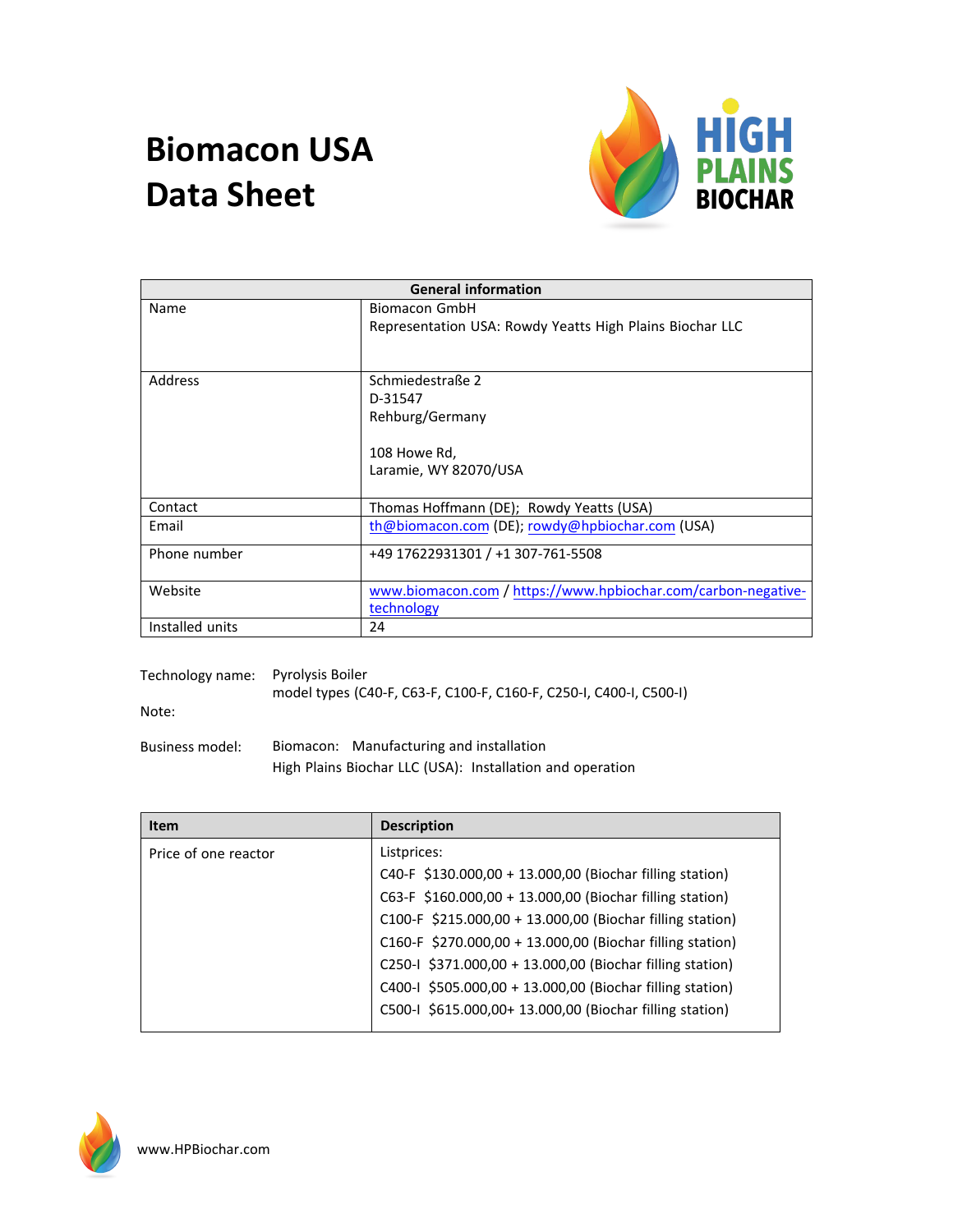

| Tonnage in (tpy) [ton/a] refering<br>to pine wood chips                  | C40-F 200                         |  |
|--------------------------------------------------------------------------|-----------------------------------|--|
|                                                                          | C63-F 300                         |  |
|                                                                          | C100-F 500                        |  |
|                                                                          | C160-F 770                        |  |
|                                                                          | C <sub>250</sub> -11.200          |  |
|                                                                          | C400-I 1.900                      |  |
|                                                                          | C500-I 2.400                      |  |
| Tonnage out (tpy) [ton/a] refering                                       | C <sub>40</sub> -F <sub>38</sub>  |  |
| to pine wood chips                                                       | C63-F 57                          |  |
| No production of oils or                                                 | C100-F95                          |  |
| uncombusted gases                                                        | C160-F148                         |  |
|                                                                          | C250-I 230                        |  |
|                                                                          | C400-I 364                        |  |
|                                                                          | C500-I 460                        |  |
| Footprint (sqft or sqm)                                                  | C40-F 2.346 x 4.838               |  |
|                                                                          | C63-F 1900 x 5100                 |  |
|                                                                          | C100-F 1900 x 5400                |  |
|                                                                          | C160-F 2500 x 6100                |  |
|                                                                          | C250-I 2500 x 8700                |  |
|                                                                          | C400-I 2500 x 10200               |  |
|                                                                          | C500-I 2500 x 11700               |  |
| <b>Feedstock</b>                                                         |                                   |  |
| Type of feedstock                                                        | Min HHV, type, etc                |  |
| Required Pré-conditioning                                                | No metals, no plastics            |  |
| Particle size max/min at the<br>entrance                                 | 70mm                              |  |
| Max humidity at the dryer                                                | No dryer                          |  |
| Max humidity at the reactor                                              | 30%                               |  |
| <b>Technology</b>                                                        |                                   |  |
| Technology type (instant<br>torrefaction, slow pyrolysis, etc.)          | Continuous slow pyrolysis process |  |
| Heat transfer (direct with air,<br>indirect with electrical screw, etc.) | Indirect                          |  |
| Reactor (rotary drum, vertical up<br>lift reactor, fluidised bed)        | Horizontal screw converter        |  |
| Temperature range                                                        | 600-800°C                         |  |
| Pressure inside the vessel                                               | $-1,0$ mbar                       |  |
| Duration of the process                                                  |                                   |  |
| Mode of process (continuous vs                                           |                                   |  |